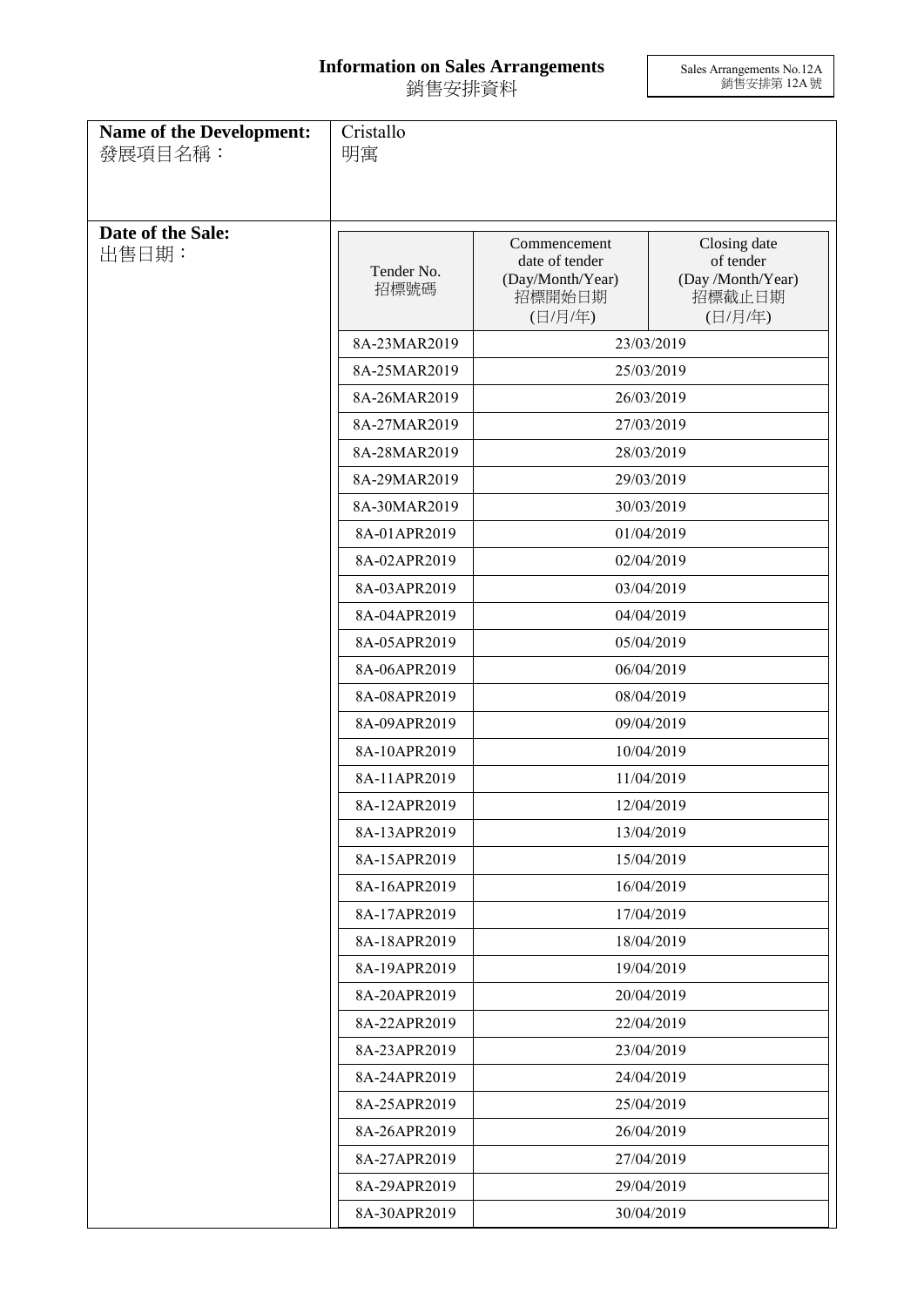| <b>Time of the Sale:</b> |                    |                                                                      |                                     |
|--------------------------|--------------------|----------------------------------------------------------------------|-------------------------------------|
| 出售時間:                    | Tender No.<br>招標號碼 | Commencement<br>time of tender<br>招標開始時間                             | Closing time<br>of tender<br>招標截止時間 |
|                          | 8A-23MAR2019       | 11:00 a.m. 上午 11時                                                    | 12:00 noon 正午 12時                   |
|                          | 8A-25MAR2019       | 11:00 a.m. 上午 11時                                                    | 12:00 noon 正午 12時                   |
|                          | 8A-26MAR2019       | 11:00 a.m. 上午 11時                                                    | 12:00 noon 正午 12時                   |
|                          | 8A-27MAR2019       | 11:00 a.m. 上午 11時                                                    | 12:00 noon 正午 12時                   |
|                          | 8A-28MAR2019       | 11:00 a.m. 上午 11時                                                    | 12:00 noon 正午 12時                   |
|                          | 8A-29MAR2019       | 11:00 a.m. 上午 11時                                                    | 12:00 noon 正午 12時                   |
|                          | 8A-30MAR2019       | 11:00 a.m. 上午 11時                                                    | 12:00 noon 正午 12時                   |
|                          | 8A-01APR2019       | 11:00 a.m. 上午11時                                                     | 12:00 noon 正午 12時                   |
|                          | 8A-02APR2019       | 11:00 a.m. 上午 11時                                                    | 12:00 noon 正午 12時                   |
|                          | 8A-03APR2019       | 11:00 a.m. 上午 11時                                                    | 12:00 noon 正午 12時                   |
|                          | 8A-04APR2019       | 11:00 a.m. 上午 11時                                                    | 12:00 noon 正午 12時                   |
|                          | 8A-05APR2019       | 11:00 a.m. 上午 11時                                                    | 12:00 noon 正午 12時                   |
|                          | 8A-06APR2019       | 11:00 a.m. 上午 11時                                                    | 12:00 noon 正午 12時                   |
|                          | 8A-08APR2019       | 11:00 a.m. 上午 11時                                                    | 12:00 noon 正午 12時                   |
|                          | 8A-09APR2019       | 11:00 a.m. 上午 11時                                                    | 12:00 noon 正午 12時                   |
|                          | 8A-10APR2019       | 11:00 a.m. 上午 11時                                                    | 12:00 noon 正午 12時                   |
|                          | 8A-11APR2019       | 11:00 a.m. 上午 11時                                                    | 12:00 noon 正午 12時                   |
|                          | 8A-12APR2019       | 11:00 a.m. 上午 11時                                                    | 12:00 noon 正午 12時                   |
|                          | 8A-13APR2019       | 11:00 a.m. 上午 11時                                                    | 12:00 noon 正午 12時                   |
|                          | 8A-15APR2019       | 11:00 a.m. 上午 11時                                                    | 12:00 noon 正午 12時                   |
|                          | 8A-16APR2019       | 11:00 a.m. 上午 11時                                                    | 12:00 noon 正午 12時                   |
|                          | 8A-17APR2019       | 11:00 a.m. 上午 11時                                                    | 12:00 noon 正午 12時                   |
|                          | 8A-18APR2019       | 11:00 a.m. 上午 11時                                                    | 12:00 noon 正午 12時                   |
|                          | 8A-19APR2019       | 11:00 a.m. 上午 11時                                                    | 12:00 noon 正午 12時                   |
|                          | 8A-20APR2019       | 11:00 a.m. 上午 11時                                                    | 12:00 noon 正午 12時                   |
|                          | 8A-22APR2019       | 11:00 a.m. 上午 11時                                                    | 12:00 noon 正午 12時                   |
|                          | 8A-23APR2019       | 11:00 a.m. 上午 11時                                                    | 12:00 noon 正午 12時                   |
|                          | 8A-24APR2019       | 11:00 a.m. 上午 11時                                                    | 12:00 noon 正午 12時                   |
|                          | 8A-25APR2019       | 11:00 a.m. 上午 11時                                                    | 12:00 noon 正午 12時                   |
|                          | 8A-26APR2019       | 11:00 a.m. 上午 11時                                                    | 12:00 noon 正午 12時                   |
|                          | 8A-27APR2019       | 11:00 a.m. 上午 11時                                                    | 12:00 noon 正午 12時                   |
|                          | 8A-29APR2019       | 11:00 a.m. 上午 11時                                                    | 12:00 noon 正午 12時                   |
|                          | 8A-30APR2019       | 11:00 a.m. 上午 11時                                                    | 12:00 noon 正午 12時                   |
|                          |                    | (Note : please refer to "Other matters" below)<br>(注意: 請參閱下文「其他事項 」) |                                     |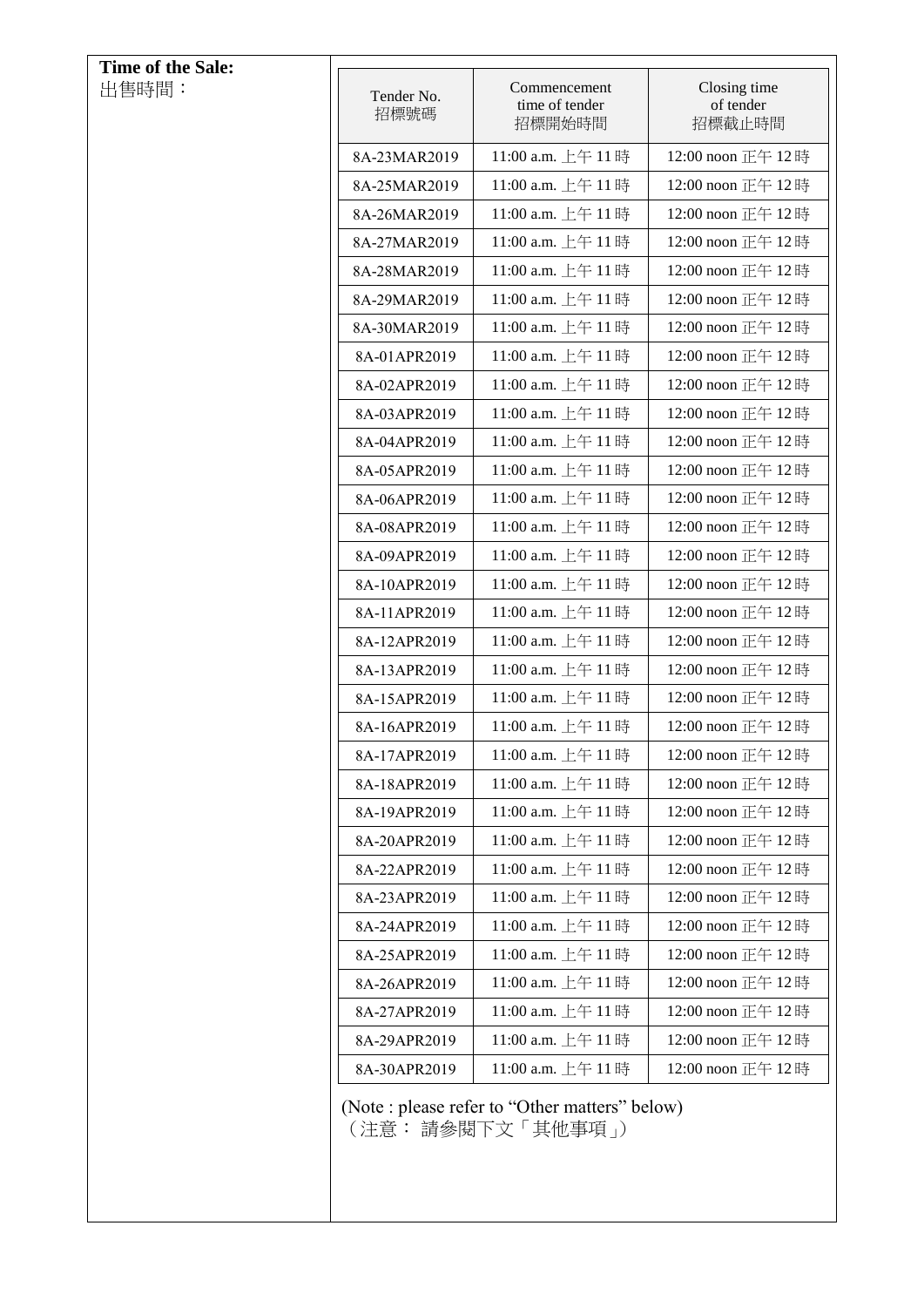| <b>Place where the sale will</b>                                                                            | 19th Floor, Railway Plaza, 39 Chatham Road South, Tsim Sha |
|-------------------------------------------------------------------------------------------------------------|------------------------------------------------------------|
| take place:                                                                                                 | Tsui, Kowloon                                              |
| 出售地點:                                                                                                       | 九龍尖沙咀漆咸道南39號鐵路大廈19樓                                        |
| Number of specified<br>residential properties<br>that will be offered to be<br>sold:<br>將提供出售的指明住宅物<br>業的數目 |                                                            |

**Description of the residential properties that will be offered to be sold:** 將提供出售的指明住宅物業的描述:

The following flat(s): 以下單位 :

8A

**The method to be used to determine the order of priority in which each of the persons interested in purchasing any of the specified residential properties may select the residential property that the person wishes to purchase:** 

將會使用何種方法,決定有意購買該等指明住宅物業的每名人士可揀選其意欲購買的住宅 物業的優先次序:

Subject to other matters, sale by tender - see details and particulars in the tender notices. Details and particulars in the tender notices under different Tender No. are different. 受制於其他事項,以招標方式出售 - 請參閱指明住宅物業的招標公告的細節和詳情。不同 招標號碼下招標公告的細節和詳情會有不同。

During the following periods, the tender notices and other relevant tender documents of the specified residential properties will be made available for collection free of charge at 19/F, Railway Plaza, 39 Chatham Road South, Tsim Sha Tsui, Kowloon:- 於以下時段,招標公告及其他有關招標文件可於九龍尖沙咀漆咸道南39號鐵路大廈19樓免 費領取:

| Tender No.<br>招標號碼 | Specified residential properties that will be<br>offered to be sold<br>將提供出售的指明住宅物業的數目             | Tender notice and other relevant tender documents<br>will be made available for collection during the<br>following periods<br>於以下時段,招標公告及<br>其他相關招標文件可供領取 |                                         |
|--------------------|----------------------------------------------------------------------------------------------------|-----------------------------------------------------------------------------------------------------------------------------------------------------------|-----------------------------------------|
|                    |                                                                                                    | Date<br>(Day/Month/Year)<br>日期(日/月/年)                                                                                                                     | Time<br>時間                              |
| 8A-23MAR2019       | All the specified residential properties set out in<br>the Sales Arrangements<br>所有於銷售安排中列出的指明住宅物業 | 23/03/2019                                                                                                                                                | 9:00 a.m. to $12:00$ noon<br>上午9時至正午12時 |
| 8A-25MAR2019       | All the available and remaining<br>specified properties<br>所有可供出售及餘下的指明住宅物業                        | 25/03/2019                                                                                                                                                | 9:00 a.m. to 12:00 noon<br>上午9時至正午12時   |
| 8A-26MAR2019       | All the available and remaining<br>specified properties<br>所有可供出售及餘下的指明住宅物業                        | 26/03/2019                                                                                                                                                | 9:00 a.m. to $12:00$ noon<br>上午9時至正午12時 |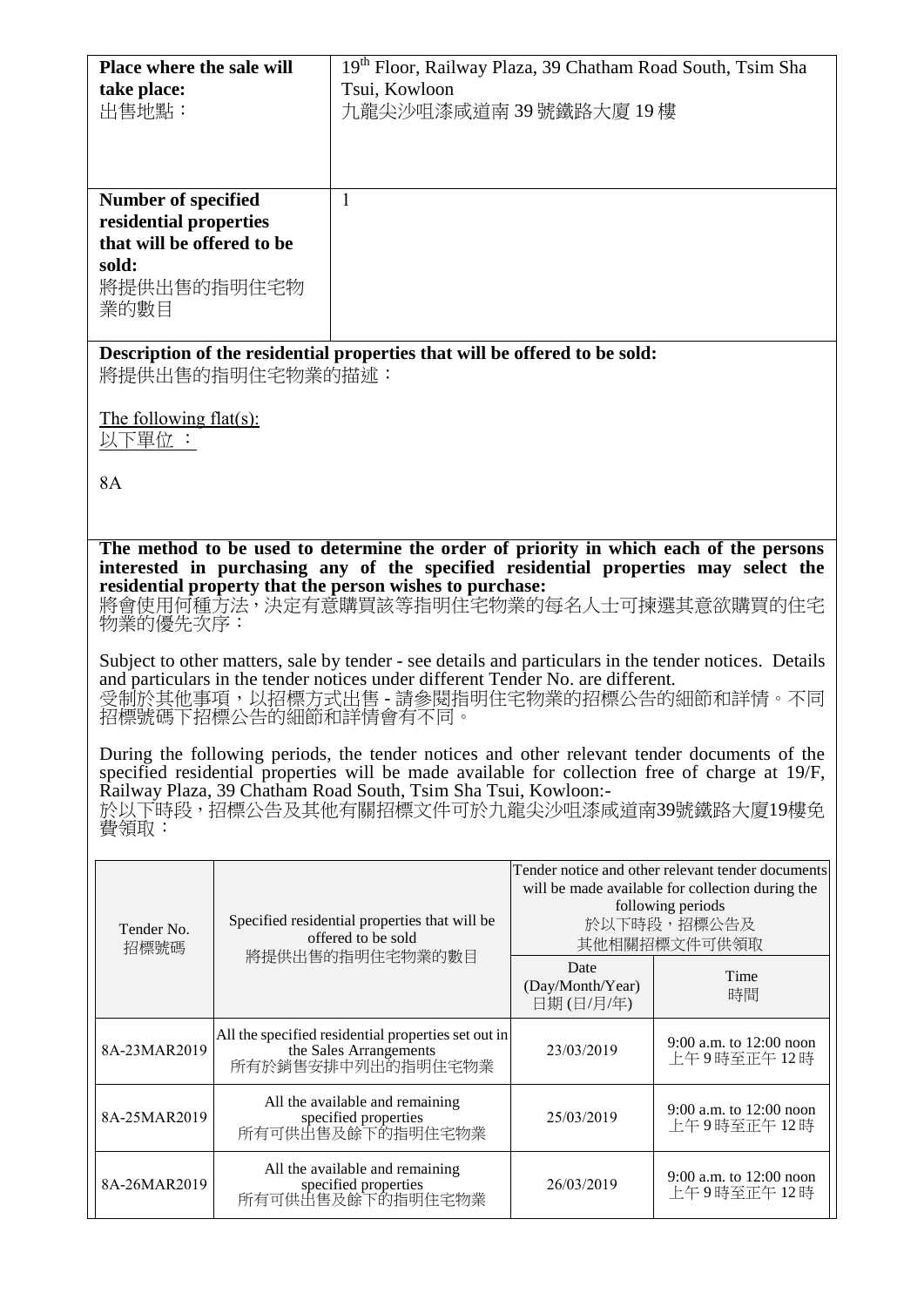| 8A-27MAR2019 | All the available and remaining<br>specified properties<br>所有可供出售及餘下的指明住宅物業 | 27/03/2019 | 9:00 a.m. to 12:00 noon<br>上午9時至正午12時   |
|--------------|-----------------------------------------------------------------------------|------------|-----------------------------------------|
| 8A-28MAR2019 | All the available and remaining<br>specified properties<br>所有可供出售及餘下的指明住宅物業 | 28/03/2019 | 9:00 a.m. to 12:00 noon<br>上午9時至正午12時   |
| 8A-29MAR2019 | All the available and remaining<br>specified properties<br>所有可供出售及餘下的指明住宅物業 | 29/03/2019 | 9:00 a.m. to 12:00 noon<br>上午9時至正午12時   |
| 8A-30MAR2019 | All the available and remaining<br>specified properties<br>所有可供出售及餘下的指明住宅物業 | 30/03/2019 | 9:00 a.m. to 12:00 noon<br>上午9時至正午12時   |
| 8A-01APR2019 | All the available and remaining<br>specified properties<br>所有可供出售及餘下的指明住宅物業 | 01/04/2019 | 9:00 a.m. to 12:00 noon<br>上午9時至正午12時   |
| 8A-02APR2019 | All the available and remaining<br>specified properties<br>所有可供出售及餘下的指明住宅物業 | 02/04/2019 | 9:00 a.m. to 12:00 noon<br>上午9時至正午12時   |
| 8A-03APR2019 | All the available and remaining<br>specified properties<br>所有可供出售及餘下的指明住宅物業 | 03/04/2019 | 9:00 a.m. to 12:00 noon<br>上午9時至正午12時   |
| 8A-04APR2019 | All the available and remaining<br>specified properties<br>所有可供出售及餘下的指明住宅物業 | 04/04/2019 | 9:00 a.m. to 12:00 noon<br>上午9時至正午12時   |
| 8A-05APR2019 | All the available and remaining<br>specified properties<br>所有可供出售及餘下的指明住宅物業 | 05/04/2019 | 9:00 a.m. to 12:00 noon<br>上午9時至正午12時   |
| 8A-06APR2019 | All the available and remaining<br>specified properties<br>所有可供出售及餘下的指明住宅物業 | 06/04/2019 | 9:00 a.m. to 12:00 noon<br>上午9時至正午12時   |
| 8A-08APR2019 | All the available and remaining<br>specified properties<br>所有可供出售及餘下的指明住宅物業 | 08/04/2019 | 9:00 a.m. to $12:00$ noon<br>上午9時至正午12時 |
| 8A-09APR2019 | All the available and remaining<br>specified properties<br>所有可供出售及餘下的指明住宅物業 | 09/04/2019 | 9:00 a.m. to 12:00 noon<br>上午9時至正午12時   |
| 8A-10APR2019 | All the available and remaining<br>specified properties<br>所有可供出售及餘下的指明住宅物業 | 10/04/2019 | 9:00 a.m. to 12:00 noon<br>上午9時至正午12時   |
| 8A-11APR2019 | All the available and remaining<br>specified properties<br>所有可供出售及餘下的指明住宅物業 | 11/04/2019 | 9:00 a.m. to 12:00 noon<br>上午9時至正午12時   |
| 8A-12APR2019 | All the available and remaining<br>specified properties<br>所有可供出售及餘下的指明住宅物業 | 12/04/2019 | 9:00 a.m. to 12:00 noon<br>上午9時至正午12時   |
| 8A-13APR2019 | All the available and remaining<br>specified properties<br>所有可供出售及餘下的指明住宅物業 | 13/04/2019 | 9:00 a.m. to 12:00 noon<br>上午9時至正午12時   |
| 8A-15APR2019 | All the available and remaining<br>specified properties<br>所有可供出售及餘下的指明住宅物業 | 15/04/2019 | 9:00 a.m. to 12:00 noon<br>上午9時至正午 12 時 |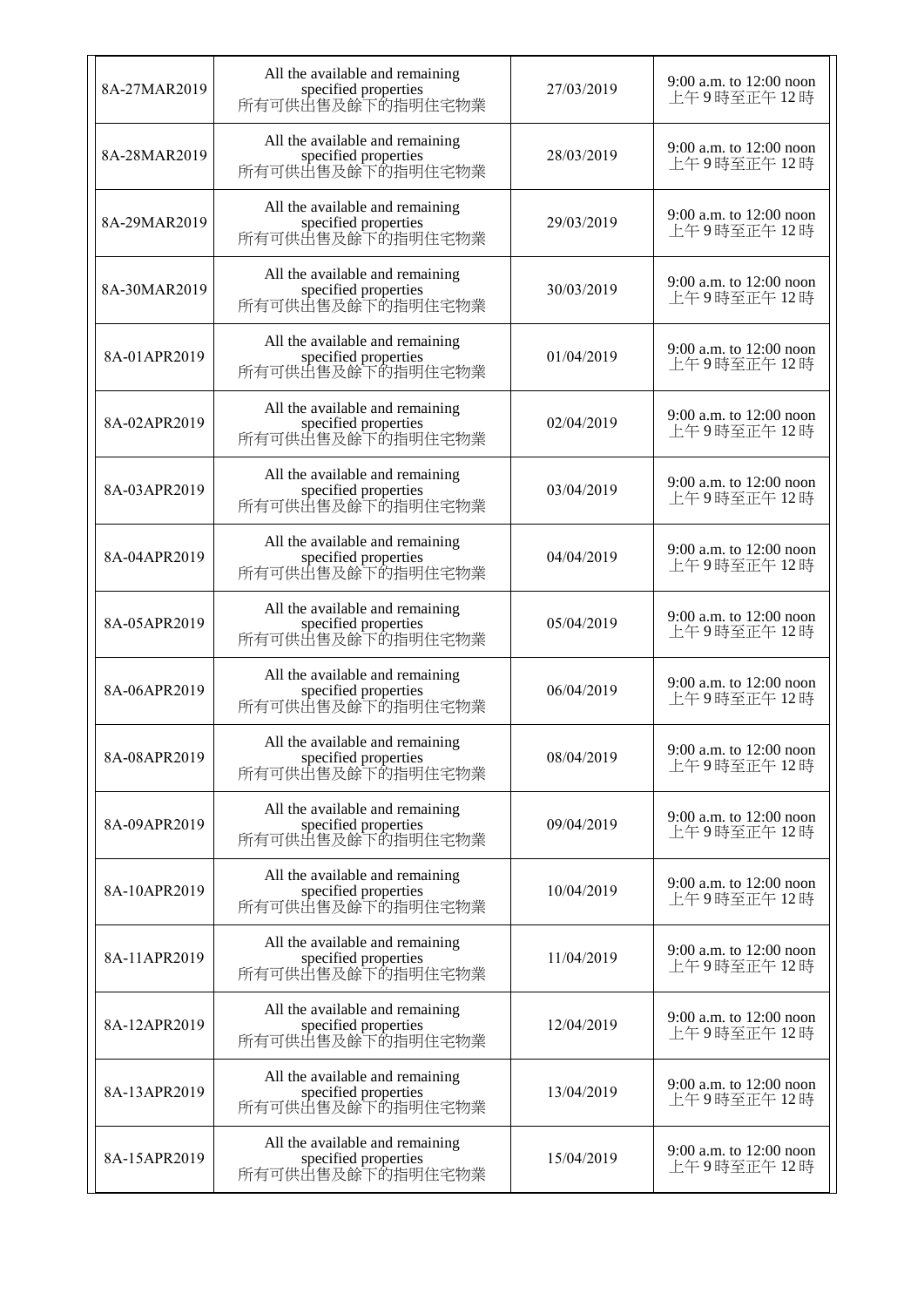| 8A-16APR2019 | All the available and remaining<br>specified properties<br>所有可供出售及餘下的指明住宅物業 | 16/04/2019 | 9:00 a.m. to 12:00 noon<br>上午9時至正午12時   |
|--------------|-----------------------------------------------------------------------------|------------|-----------------------------------------|
| 8A-17APR2019 | All the available and remaining<br>specified properties<br>所有可供出售及餘下的指明住宅物業 | 17/04/2019 | 9:00 a.m. to 12:00 noon<br>上午9時至正午12時   |
| 8A-18APR2019 | All the available and remaining<br>specified properties<br>所有可供出售及餘下的指明住宅物業 | 18/04/2019 | 9:00 a.m. to 12:00 noon<br>上午9時至正午12時   |
| 8A-19APR2019 | All the available and remaining<br>specified properties<br>所有可供出售及餘下的指明住宅物業 | 19/04/2019 | 9:00 a.m. to 12:00 noon<br>上午9時至正午12時   |
| 8A-20APR2019 | All the available and remaining<br>specified properties<br>所有可供出售及餘下的指明住宅物業 | 20/04/2019 | 9:00 a.m. to 12:00 noon<br>上午9時至正午12時   |
| 8A-22APR2019 | All the available and remaining<br>specified properties<br>所有可供出售及餘下的指明住宅物業 | 22/04/2019 | 9:00 a.m. to 12:00 noon<br>上午9時至正午12時   |
| 8A-23APR2019 | All the available and remaining<br>specified properties<br>所有可供出售及餘下的指明住宅物業 | 23/04/2019 | 9:00 a.m. to 12:00 noon<br>上午9時至正午12時   |
| 8A-24APR2019 | All the available and remaining<br>specified properties<br>所有可供出售及餘下的指明住宅物業 | 24/04/2019 | 9:00 a.m. to 12:00 noon<br>上午9時至正午12時   |
| 8A-25APR2019 | All the available and remaining<br>specified properties<br>所有可供出售及餘下的指明住宅物業 | 25/04/2019 | $9:00$ a.m. to 12:00 noon<br>上午9時至正午12時 |
| 8A-26APR2019 | All the available and remaining<br>specified properties<br>所有可供出售及餘下的指明住宅物業 | 26/04/2019 | 9:00 a.m. to 12:00 noon<br>上午9時至正午12時   |
| 8A-27APR2019 | All the available and remaining<br>specified properties<br>所有可供出售及餘下的指明住宅物業 | 27/04/2019 | 9:00 a.m. to 12:00 noon<br>上午9時至正午12時   |
| 8A-29APR2019 | All the available and remaining<br>specified properties<br>所有可供出售及餘下的指明住宅物業 | 29/04/2019 | 9:00 a.m. to 12:00 noon<br>上午9時至正午12時   |
| 8A-30APR2019 | All the available and remaining<br>specified properties<br>所有可供出售及餘下的指明住宅物業 | 30/04/2019 | 9:00 a.m. to 12:00 noon<br>上午9時至正午12時   |

**The method to be used, where 2 or more persons are interested in purchasing a particular specified residential property, to determine the order of priority in which each of those persons may proceed with the purchase:**

在有兩人或多於兩人有意購買同一個指明住宅物業的情況下,將會使用何種方法決定每名 該等人士可購買該物業的優先次序:

Please refer to the above method. 請參照上述方法。